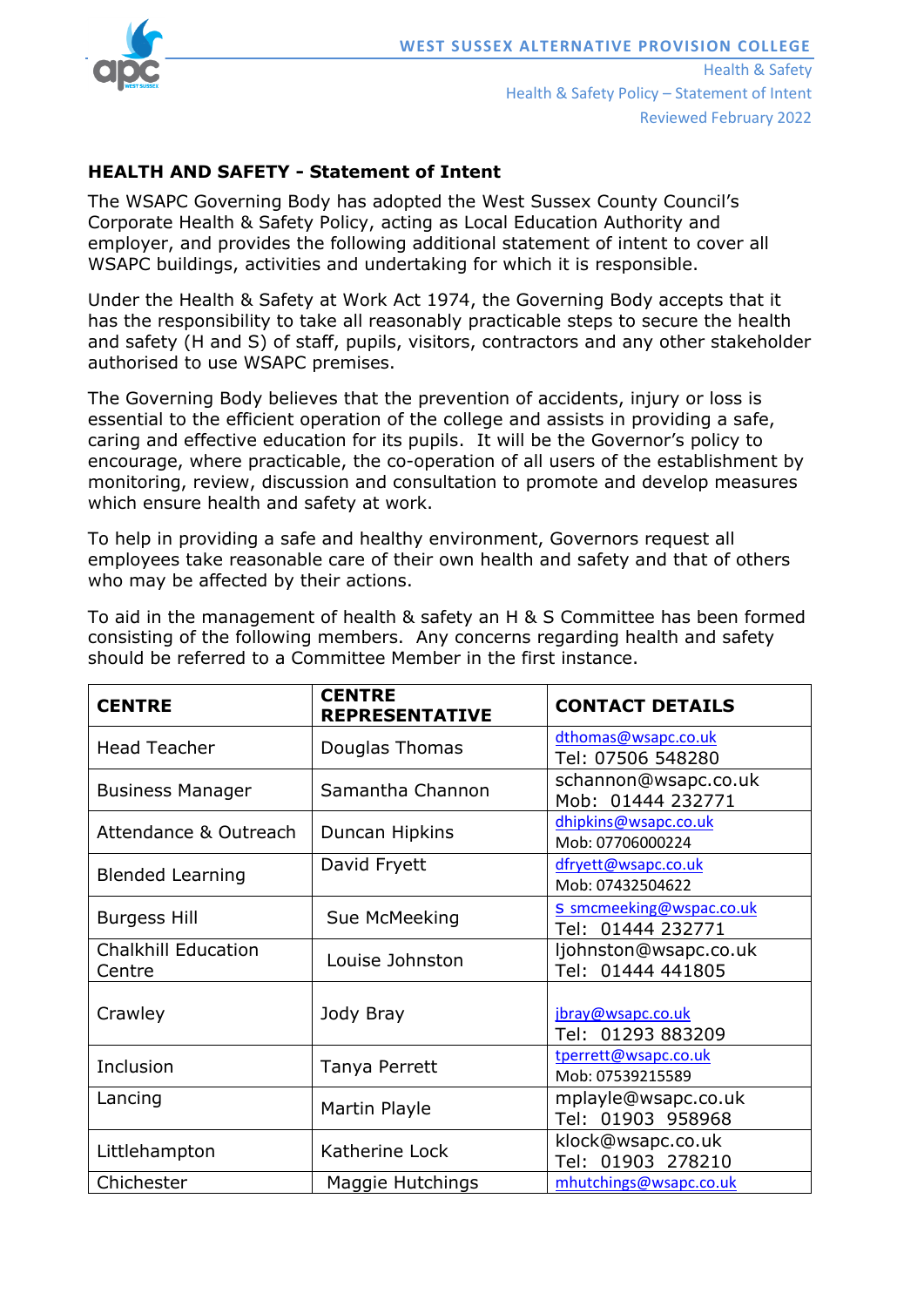

|                                      |               | Tel: 01243 6 956976                                                 |
|--------------------------------------|---------------|---------------------------------------------------------------------|
|                                      |               |                                                                     |
|                                      |               |                                                                     |
| <b>ICT Manager</b>                   | Lisa Stevens  | Istevens@wsapc.co.uk<br>Tel: 07923 260318                           |
| Governor                             | Fi Young      | Irydon@wsapc.co.uk<br>c/o - Clerk to the<br>Governors, Louisa Rydon |
| <b>Assistant Business</b><br>Manager | Clare Griffin | cgriffin@wsapc.co.uk<br>Mob: 07506 755284                           |

## **CHAIR OF GOVERNORS: Bob Smytherman**INTRODUCTION

WSAPC are committed to ensuring a safe and healthy work environment and for providing safe equipment and procedures for all staff, pupils and visitors, contractors and any other stakeholder, involved in college activities. To this end we believe in achieving our aims in partnership with all interested parties. The views, opinions and motivation of all persons who can contribute to the risk assessment and control of college activities and its environment will be actively sought.

WSAPC is committed to providing quality education. The development of all pupils to enhance their capabilities, to recognise hazards and manage risks associated with the hazards, both in and out of college, forms an important part of the WSAPC curriculum. In support of this, WSAPC wish to ensure that pupils are involved in decisions that affect their health and safety and are actively encouraged to recognise hazards and discuss the risks they may be exposed to via pupil voice/student council.

The effective management of health and safety ranks equally with any other managerial or supervisory responsibilities. It is the intention of WSAPC that the established policies and procedures issued by West Sussex County Council shall be followed and developed locally to meet the specific needs of the college and its members. Guidance from the West Sussex County Council Health & Safety advisory department for schools will be actively sought and referred to.

WSAPC encourages the recognised professional associations and Trade Unions to exercise their legal rights to appoint safety representatives at the college, as provided for in the Health and Safety at Work Act 1974. The WSAPC will work in a constructive and co-operative way with such safety representatives in order to promote high standards of health and safety and will actively encourage union representatives' attendance and participation in the WSAPC Health & Safety Committee meetings.

## **1. RESPONSIBILITIES**

## Governing Body

The Governing Body has strategic responsibility for health and safety within all areas of the WSAPC's undertakings and is answerable to the LEA for its actions on behalf of whom it makes decisions. The Governing Body is responsible for ensuring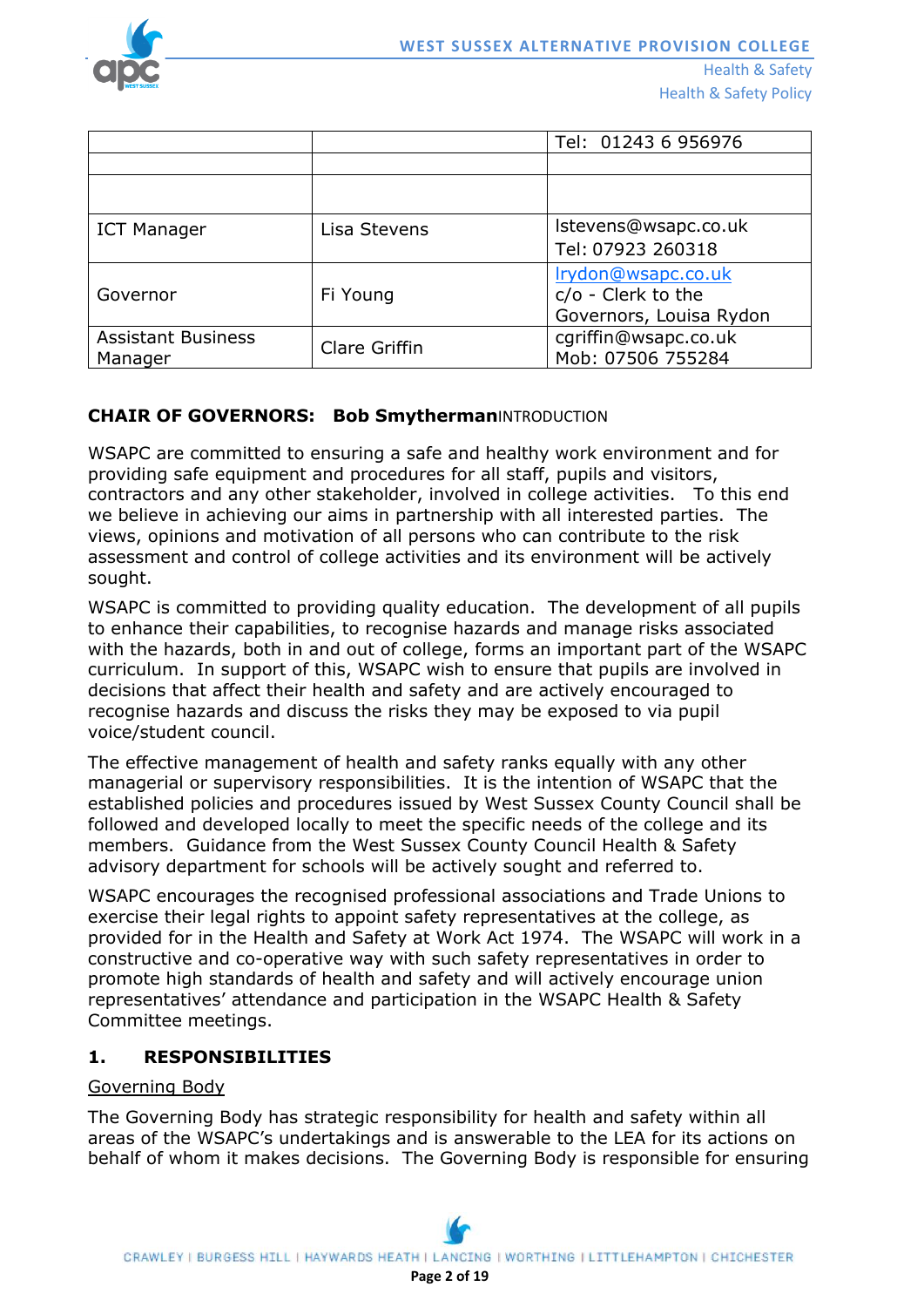

that advice from competent health and safety advisers is available on health and safety matters in order to comply with regulatory controls.

#### Head Teacher

The Head Teacher has responsibility for the day-to-day operation of health and safety and welfare policies and practices, as delegated by the Governing Body, within all areas of the WSAPC's undertakings. The Head Teacher is responsible for ensuring that advice from competent health and safety advisers is sought on health and safety matters in order to comply with regulatory controls.

The Head Teacher will:

- Ensure that those members of staff who have been delegated health and safety responsibilities are competent in their area of responsibility, and that they have adequate time and resources to fulfil their duties.
- Ensure that the Health and Safety Committee meets at least termly, minuting meetings and bringing areas of concern to the attention of SLT.
- **Ensure that an annual health and safety report is submitted to the Governing** Body for their consideration.
- Encourage the contribution and participation of all parties in the interest of improving performance and environmental safety.

#### Health & Safety Representatives

H & S Representatives' roles and responsibilities in Centres are:

- **To represent the workforce on health and safety generally**
- Make representations on potential hazards and dangers
- **Attend / disseminate specific training**
- Have contact with health and safety inspectors from the HSE or the Local Authority
- **Examine causes of accidents, investigate potential hazards and dangers** (Union Representatives)

The commitment required as an H & S Representative is:

- **To attend 6 meetings per year**
- **▲** Attend / carry out specific H & S training
- Act as the communicator / representative for all H & S matters
- **Carry out investigations as required**
- ▲ Support and contribute to whole school H & S initiatives

#### Assistant Headteachers

Assistant Head Teachers are responsible for ensuring that safe working conditions are maintained for all pupils, employees, visitors, members of the public and, where applicable, contractors based at their respective Centres, as delegated by the Head Teacher or Governing Body and detailed in the organisation section of the policy. Assistant Head Teachers are responsible for ensuring that advice from competent curriculum and health & safety advisers is sought on health and safety matters in order to comply with regulatory controls.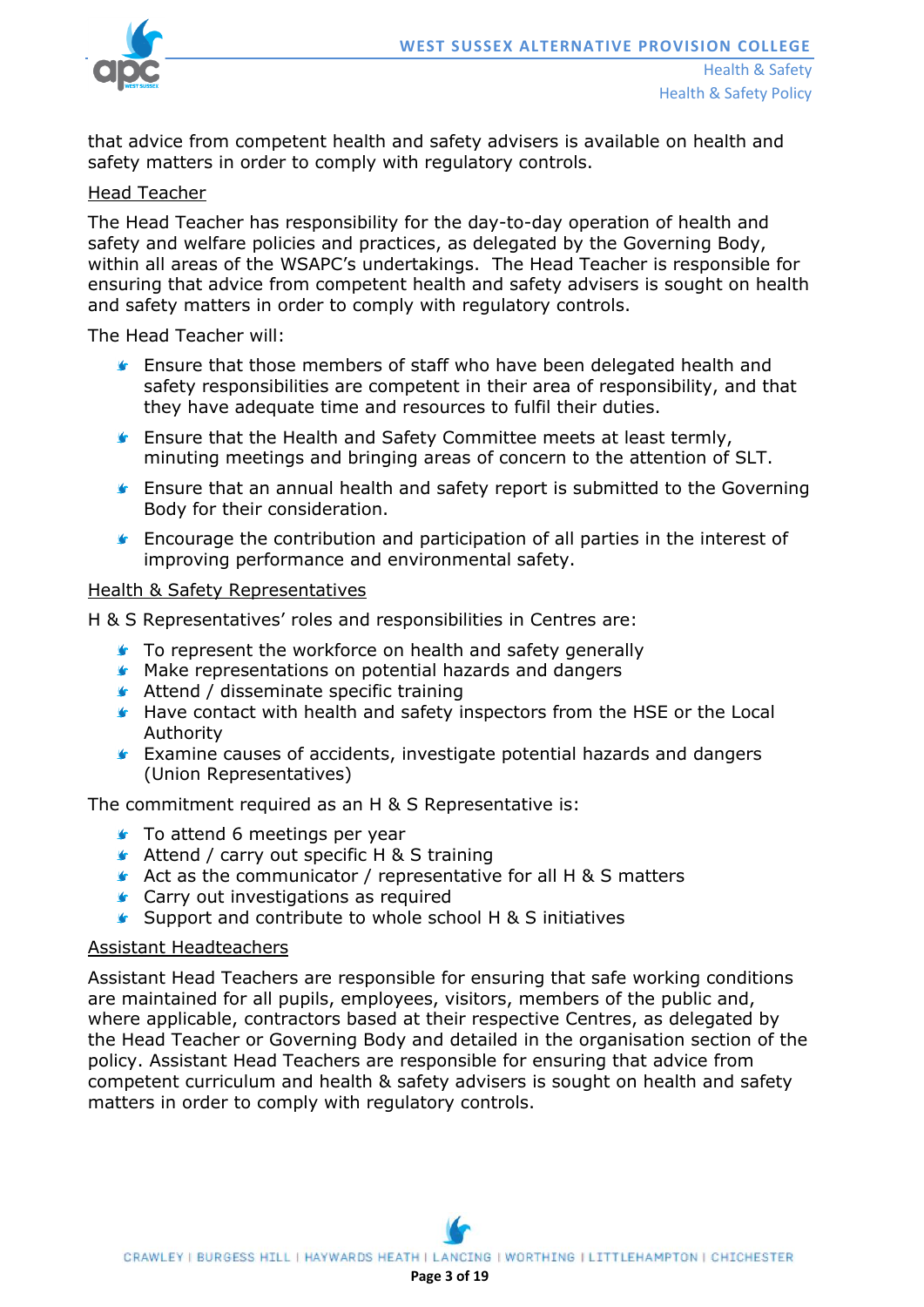

## **Teachers**

Teachers shall encourage pupils to identify hazards within all areas of the curriculum and college Centre, to discuss the risks involved and the control measures needed to keep themselves and others safe. The curriculum managed and delivered by teachers will seek to promote risk education to ensure that "managing risk" is a transferable skill throughout life.

At the beginning of each term, teachers shall formally consider their areas of responsibilities and proposed activities and identify and control the hazards. Teachers are encouraged to involve the pupils by way of discussion, and shall refer significant hazards together with achieved or recommended solutions to the Assistant Head Teacher.

#### Premise Officer

The Site Premise Officer shall ensure compliance with the Caretaking and Cleaning Service's Code of Safe Working Practices.

#### All Employees

Employees are responsible for their own health and safety, that of their colleagues and members of the public who may be affected by their work activities.

Staff are required to comply with this policy, risk assessments and procedures, to ensure their own health and safety and that of others who may be affected by their acts or omissions, and to report any health and safety concerns to either nominated staff or directly to their line manager.

Staff are required to ensure compliance with training, issued guidance, good practice and risk assessments.

Staff are expected to respect resources provided for health and safety reasons.

#### Pupils and Visitors

Pupils and visitors are expected to co-operate with all the arrangements that are made in the interest of their own and others health and safety.

## **2. MANAGEMENT**

The Head Teacher has made the following arrangements for the discharge of their duties:

- The Business Manager will co-ordinate Health & Safety across the WSAPC and will report to the Head Teacher accordingly. The Business Manager will assume responsibility for health and safety in the absence of the Head Teacher.
- A named member of staff has been designated as the Health & Safety Representative, coordinated by the Business Manager, for each WSAPC Centre and will meet termly as the WSAPC Health & Safety Committee. A nominated Governor will be a member of the Health & Safety Committee and the committee will be chaired by the Business Manager. The Health & Safety Committee members will be the focus for advice and information on health and safety matters within the establishment (see Appendix A).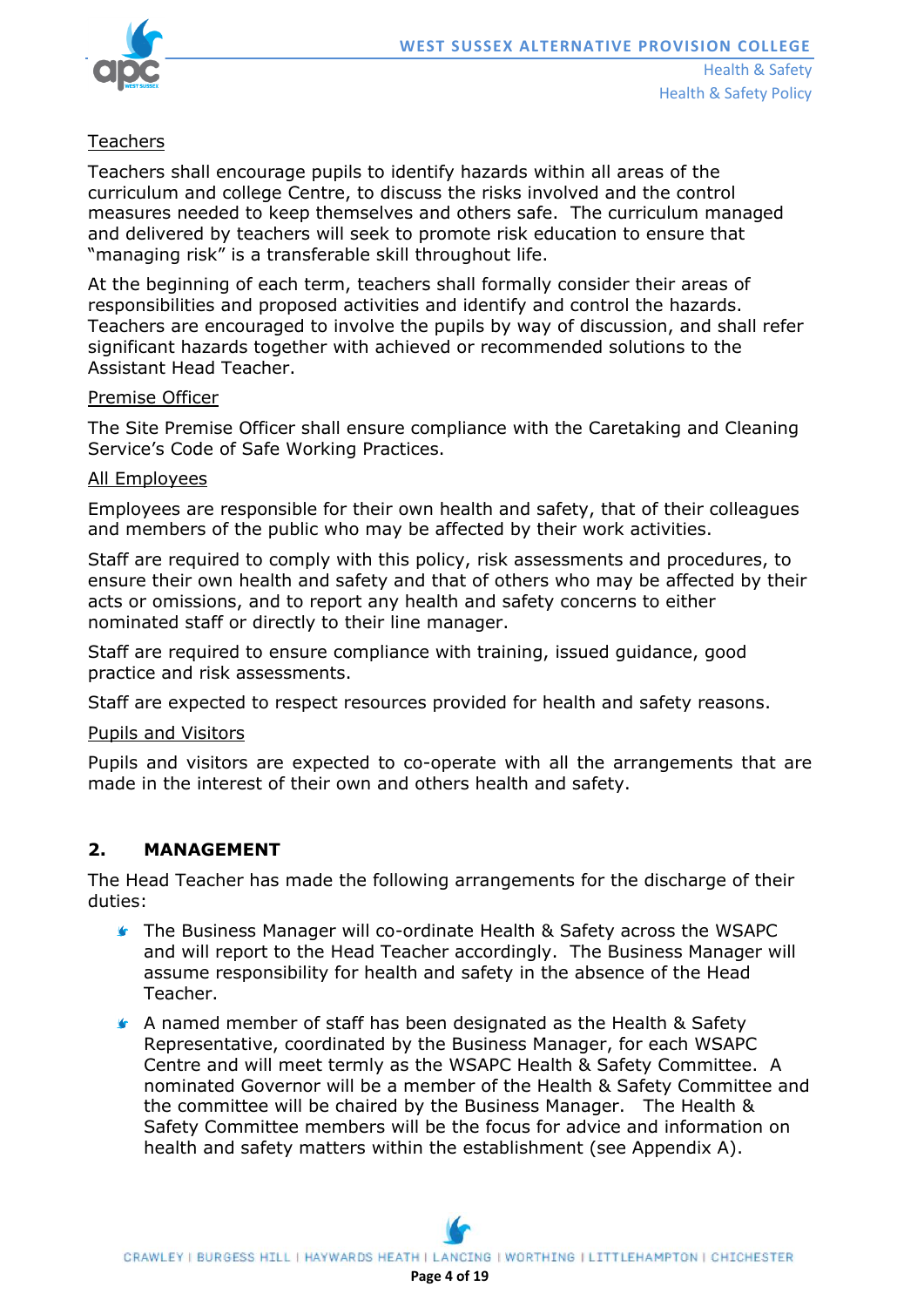

All staff are informed of health and safety responsibilities allocated to them in the local authority's policy and their conditions of service, on induction, and will be notified of changes through line managers.

# **3. HEALTH AND SAFETY REPRESENTATIVE COMMITTEE**

A Health & Safety Committee will be held termly to monitor and review health & safety practices and procedures. The Committee will consist of a staff representative from each Centre, a Governor, the Head Teacher, the Business Manager, the Assistant Business Manager and Union representatives. All meetings will be managed by the Business Manager and records of the meetings will be kept in the Business Manager's office.

| <b>Chair of Governors</b>                        |
|--------------------------------------------------|
| Governor and H & S                               |
| <b>Head Teacher</b>                              |
| <b>Business Manager</b>                          |
| IT Manager                                       |
| <b>Assistant Business Manager</b>                |
|                                                  |
| <b>Burgess Hill Centre Representative</b>        |
| <b>Chalkhill Education Centre Representative</b> |
| <b>Chichester Centre Representative</b>          |
| Crawley Centre Representative                    |
| Lancing Centre Representative                    |
| Littlehampton Centre Representative              |
|                                                  |
| <b>Inclusion Service Representative</b>          |
| Attendance & Outreach Representative             |
| <b>Blended Learning Representative</b>           |
|                                                  |

Health & Safety Committee Members as at February 2022:

# **4. ACCIDENT AND INCIDENT REPORTING**

All accidents and incidents, to staff, visitors and contractors are reported to WSCC using the online accident reporting system (See Appendix C). Minor incidents to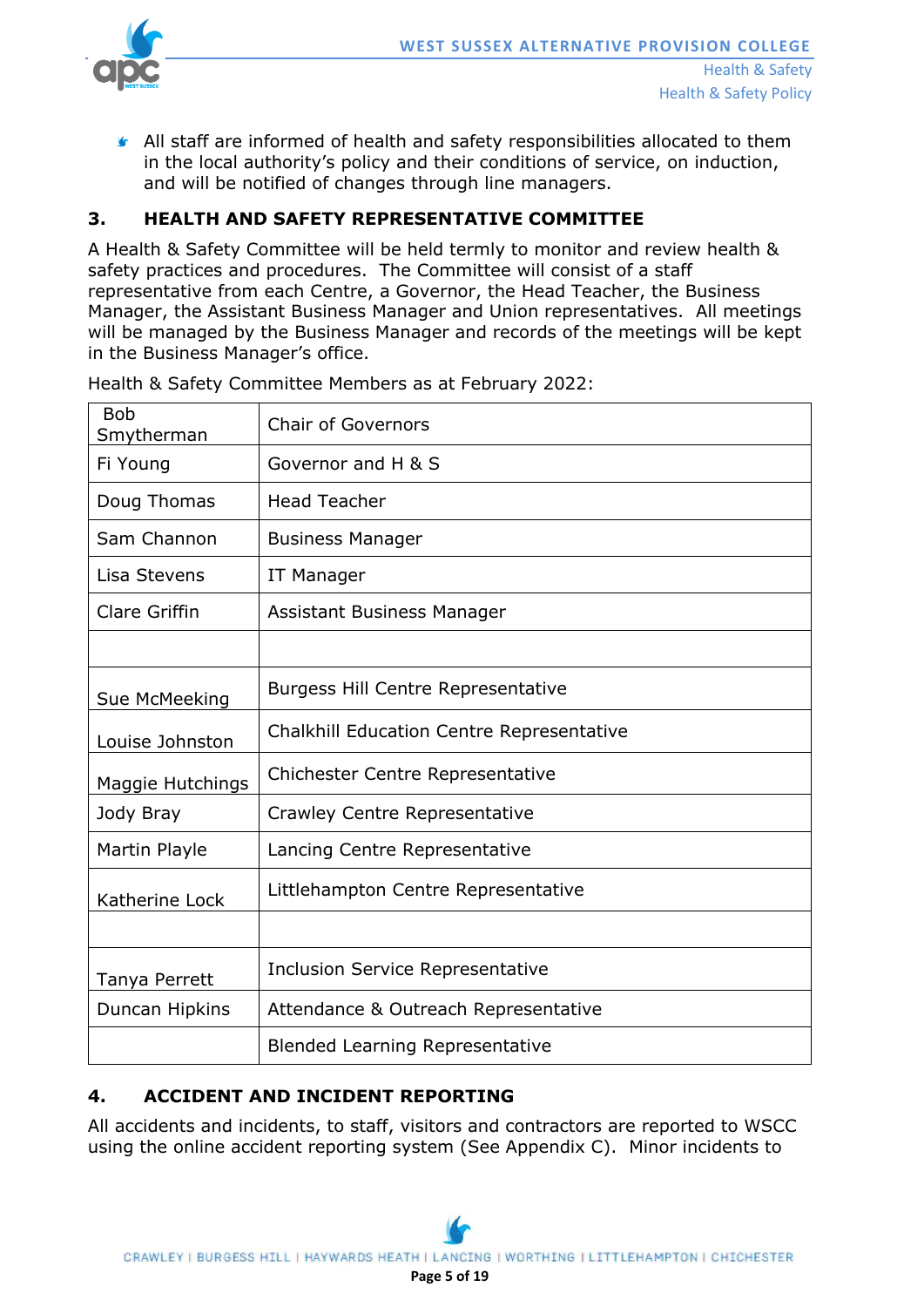

pupils are recorded locally. Major injuries and direct visits to hospital are also reported to WSCC using the online system.

It is the responsibility of all staff to report accidents as they occur using the online system or the Centre's Health & Safety log book.

The Assistant Head Teachers will monitor accidents and incidents in order to identify trends and report to the SLT who will then in turn report to the Governing Body.

# **5. ADMINISTERING MEDICINES**

The WSAPC's Managing Medicines Policy details the procedures followed by the college and is based on WSCC policy and procedures. The lead for the administration of medicines is Helen Ellis (Deputy Head Teacher). A copy of the policy is available on SharePoint, alternatively a copy can be obtained from the Business Administration team.

# **6. ASBESTOS**

The WSAPC holds an asbestos register at each Centre and follows the WSCC Code of Practice regarding monitoring and record keeping. All contractors working on the building are made aware of the location of asbestos and sign the register. Staff are made aware of the location of asbestos and the procedures to follow if discovering disturbed asbestos. The Business Manager is responsible for asbestos management.

# **7. CONTROL OF SUBSTANCES HAZARDOUS TO HEALTH (COSHH)**

All hazardous substances stored and used within the WSAPC are to be risk assessed and the precautions identified by the risk assessment shall be communicated to staff and implemented. These assessments will be held in the individual Centre's COSHH risk assessment file, along with the relevant data sheets and made available to all employees who are required to use these substances in their work.

Assistant Head Teachers in liaison with the Business Manager and Premises Officer are the designated person for ensuring that the COSHH risk assessment file is kept up to date and communicated to relevant staff at their respective Centres.

# **8. CONTRACTORS**

Maintenance and servicing contractors receive an induction to the WSAPC Centre (including asbestos), its facilities and emergency arrangements. Contractors undertaking large scale building work receive all of the above and an induction pack which includes relevant WSAPC policies, procedures and risk assessments. WSAPC adheres to WSCC self-managed process and uses only WSCC approved contractors. Contractors are continuously monitored whilst on site.

The Business Manager is responsible for the overall management of contractors, but on a daily operational basis the individual Assistant Head Teachers are responsible for contractors attending their respective sites.

# **9. CURRICULUM SAFETY**

The Governors recognise that some curriculum areas represent an increase in risk; these areas hold specific health and safety policies and arrangements, which are regularly reviewed and communicated to the relevant staff. The subject areas are: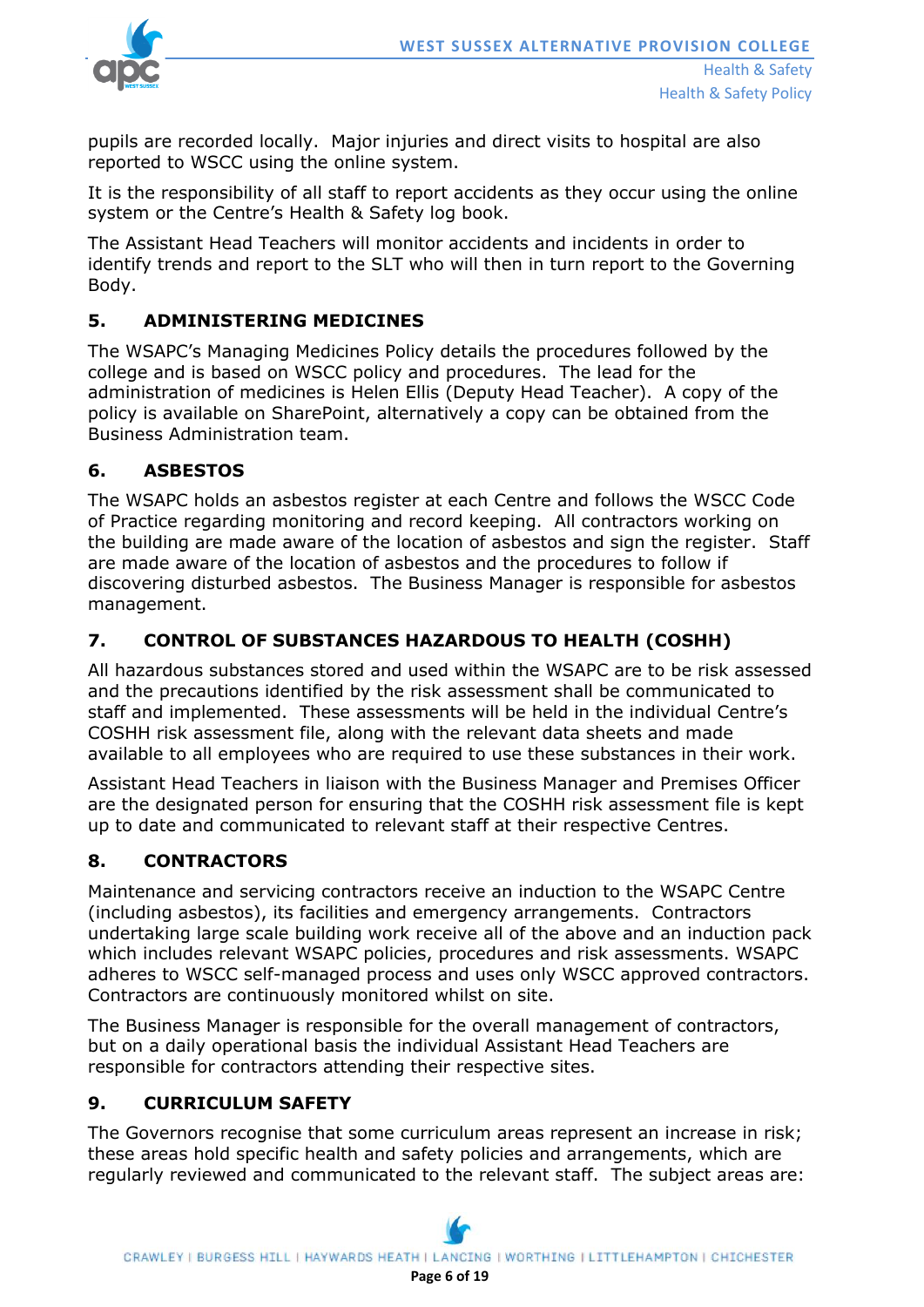

Health & Safety Health & Safety Policy

- **Contact Design and Technology**
- **Comma and Theatre Arts**
- **S** Physical Education
- **s** Science
- Cook and Eat / Catering

The designated people responsible for these areas at individual Centres are listed in Appendix B.

All teachers and staff are encouraged to ensure that pupil health and safety and the transferable skill of risk assessment and control, forms an integral part of curriculum. The curriculum in this context will cover risks to mental and physical health and physical safety.

# **10. DISPLAY SCREEN EQUIPMENT (DSE)**

Every DSE user will have a risk assessment completed to make sure they know how to adjust and set up the workstation correctly. It is the responsibility of line managers to ensure assessments are completed by relevant staff. The risk assessment can be carried out by the workstation user through the e-Learning programme and assessment checklist. This method of assessment is encouraged by the WSAPC. The training is available on Health and Safety A-Z pages of the WSSFS.

DSE user risk assessments will be reviewed periodically by the Business Manager, at least annually, or if there have been any significant changes to the workstation. A review of the original assessment must be undertaken as soon as practicable by the line manager when an employee complains of musculoskeletal or other health issues that could be attributed to, or aggravated by, working with DSE.

# **11. ELECTRICITY**

All portable electrical equipment within the WSAPC is to be tested bi-annually and records of these tests will be held at the college Centre.

Private portable electrical equipment must not be brought into the establishment and used without the appropriate checks.

A 5 yearly check of the fixed electrical installation is completed and records kept.

Electrical safety is managed by the Business Manager with support from the Assistant Business Manager and the Premise Officers

# **12. EMERGENCY PROVISION/BUSINESS CONTINUITY**

The Emergency Plan details procedures and arrangements to be used in the event of an emergency. This includes liaison with WSCC and the emergency services, provision for the continuation of WSAPC business and arrangements to contact interested parties i.e. parents/carers and the press. All staff are trained in the procedures contained within the emergency plan and are able to take the appropriate action if required. The emergency plan is regularly monitored and reviewed by the Business Manager.

# **13. FIRE SAFETY**

Samantha Channon is the designated person for fire safety within the establishment. The designated person will ensure that: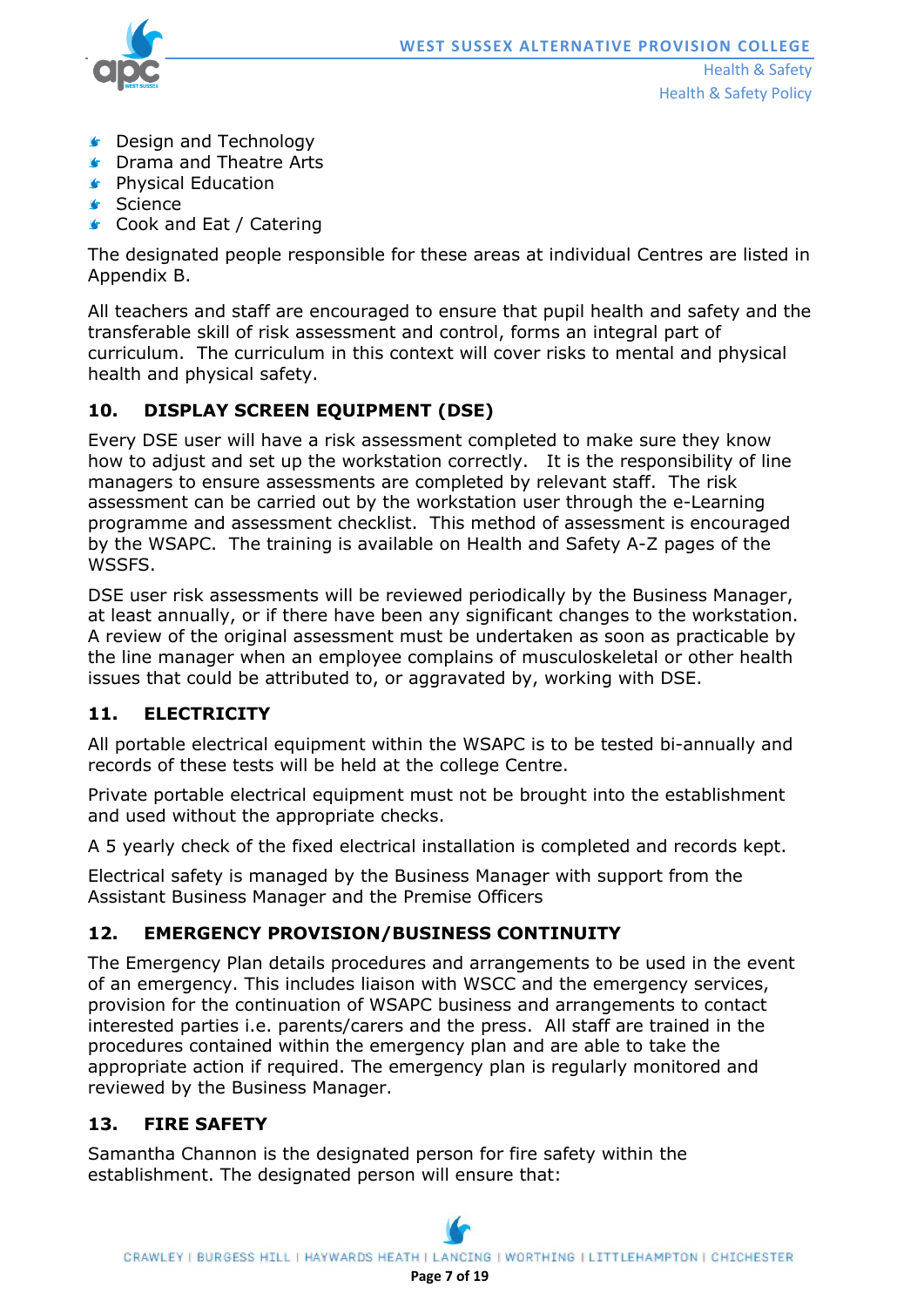

- **The WSAPC's fire risk assessment is kept up-to-date by annual review or in** response to significant changes to premises or work arrangements.
- **There is reasonable fire-fighting equipment in the college Centres, it is** maintained and maintenance records are kept.
- **The fire safety equipment, e.g. fire alarm, emergency lighting, etc. is regularly** checked, maintained and records are kept.
- **There are no general fire hazards around the building, particularly near escape** routes, escape routes are unobstructed and that there is access for fire fighters.
- **Staff and pupils are practised in evacuating the premises by performing termly** drills, monitoring their effectiveness and keeping records.
- Develop personal emergency evacuation plans (PEEP) for those staff and/or pupils who require additional assistance to evacuate the premises.

They will also ensure that each College Centre has in place an up to date **Emergency Fire Plan**, which details the procedures to be followed in the event of a fire. The plan must be prepared to ensure that people within the establishment know the action to take if there is a fire, and to ensure the establishment can be safely evacuated.

Where necessary, the Emergency Fire Plan will include the following features:

- Action on discovering a fire and calling the fire service (these notices will also be displayed throughout the establishment)
- **The location of the assembly point for roll call**
- **Liaison with emergency services**
- **If** Identification of key escape routes
- **The type and location of fire-fighting equipment provided**
- **Specific responsibilities in the event of fire (adequate number of fire wardens to** assist with the evacuation)
- **Training (in house fire safety awareness training is carried out annually for all** staff).
- **Any need to co-operate or co-ordinate with other responsible persons that will** be operating within the premises.

## **14. FIRST AID**

The lead First Aider for each Centre is as per Appendix B. All teaching and learning staff are trained in basic first aid. Details of the WSAPC's first aid trained staff is displayed in all possible areas of hazard (i.e. kitchens, Science and Art rooms) and in reception/staff room areas at all Centres. The Assistant Business Manager (North) monitors first aid training to ensure certification remains in date.

A first aid risk assessment has been completed and provision is in place, following the findings of the risk assessment. Suitable and appropriate first aid cover is provided at all times during the working day and after hours to cover breakfast and college clubs and all staff members are aware of the arrangements in place.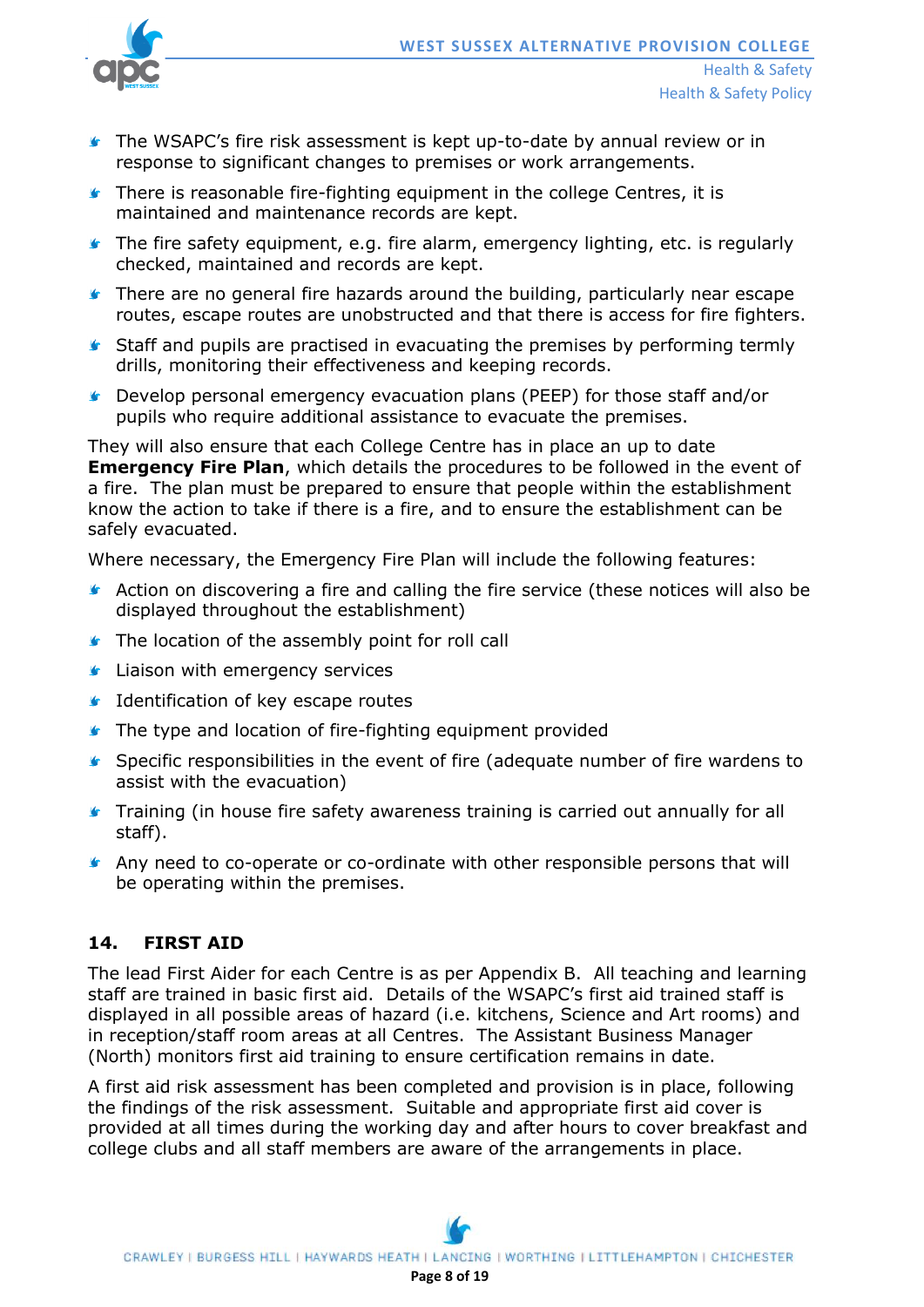

HLTAs on each Centre are the designated people for ensuring the first aid kits are kept fully stocked, are readily accessible, items are within date and checks of first aid kits are recorded as completed.

## **15. GLAZING**

The WSAPC holds an up to date Glazing Survey and regularly monitors glazing as part of the premises inspection. The Premise Officers are responsible for monitoring glazing and for bringing areas of concern to the attention of the Business Manager/Assistant Business Manager. The Business Manager is responsible for glazing management.

## **16. FOOD SAFETY**

The WSAPC follows the Safer Food, Better Business standards.

The Business Manager is responsible for the overall management of Food Safety, but on a daily operational basis the Food Safety lead for each centre as per Appendix B.

The Food Safety lead will ensure that there are arrangements for safely and hygienically receiving food from suppliers and preparing it for serving to pupils. The kitchen, servery and dining area are to be cleaned daily and after each use and records kept in line with procedures as detailed in the Safer Food, Better Business pack.

All staff share responsibility to ensure that any spillages are cordoned off, cleared up immediately and the floor surface left clean and dry before being opened up to pupils again.

All incidents are to be reported to the food safety lead.

## **17. GAS SAFETY**

The WSAPC ensures that the gas boilers and other gas appliances are serviced and maintained regularly. The Business Manager is responsible for gas safety.

## **18. INDUCTION**

All new employees are informed of the WSAPC's health and safety arrangements and procedures using the induction checklist Staff will also complete the eLearning module ''Schools Health & Safety Induction and records will be kept. The Line Managers' are responsible for the induction of staff they have responsibility for.

## **Infection Control**

The school seeks to manage the spread of infection to prevent ill health from disease i.e. coronavirus, norovirus, hepatitis etc. The school follows the exclusion periods for all infectious diseases set by Public Health England and these are communicated to parents. Risk assessments are completed for infection control and specific diseases and communicated to staff. These risk assessments are supported by infection control procedures i.e. hand washing, increased hygiene and cleaning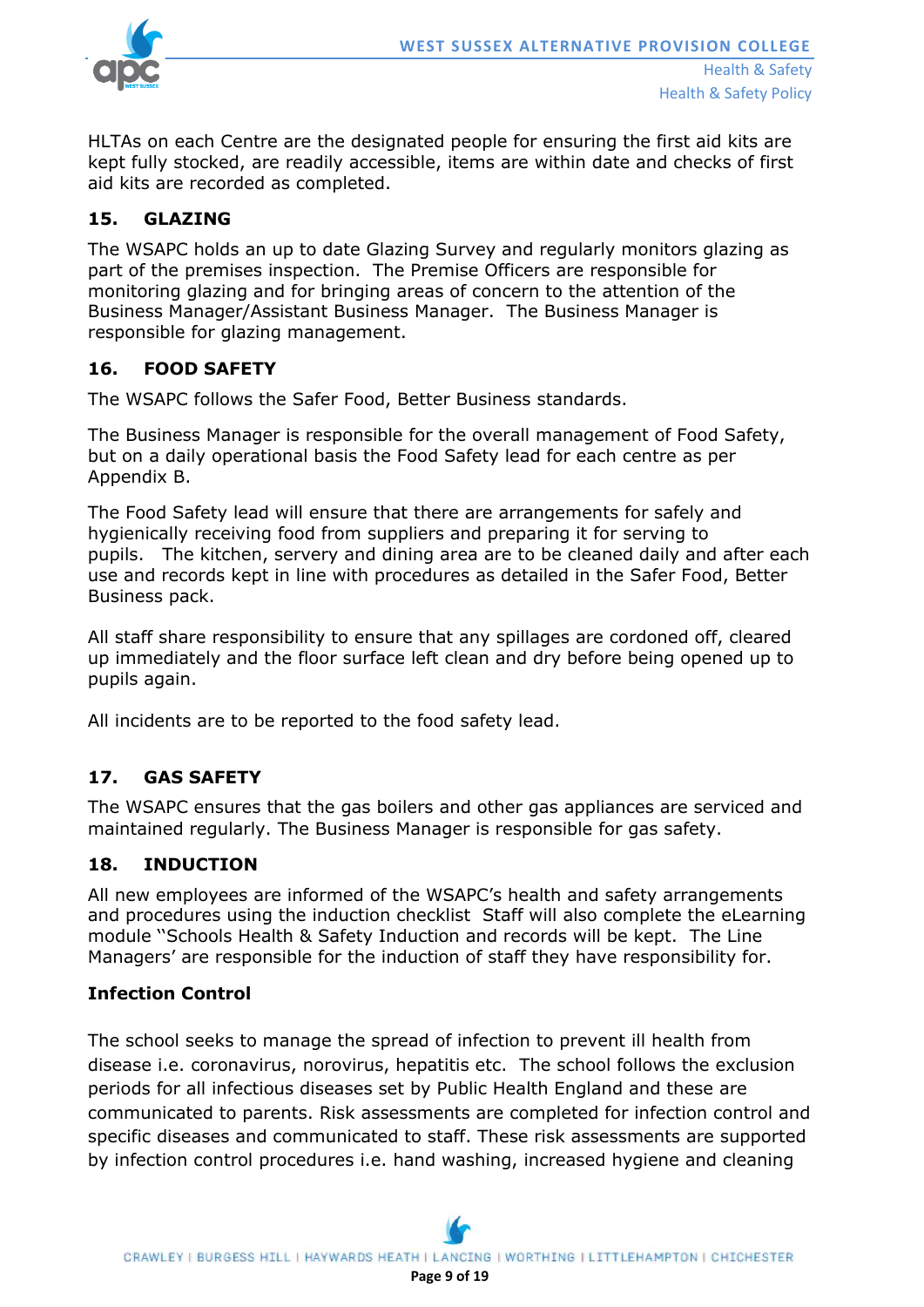

protocols and where identified by risk assessment personal protective equipment (PPE) is worn by staff. Where the school is aware of the a risk of transmission of an infectious disease specific arrangements are in place for the administration of first aid to a potentially infectious pupil, visitor or member of staff. As required under the Reporting of Incidences Diseases Dangerous Occurrences Regulations (RIDDOR) infectious diseases that meet the RIDDOR criteria are reported via the online accident reporting system and onto the Health and Safety Executive (HSE) by the WSCC.

# **19. LONE WORKING**

Lone working is discouraged, however where employees are required to work alone, the risks should be assessed and adequate controls put in place.

Assistant Head Teachers in liaison with the Business Manager are responsible for risk assessing and producing lone working procedures for their individual Centres and teams.

# **20. PLAY EQUIPMENT**

External gym equipment is serviced by Caloo Limited and internal play and physical education (P.E.) equipment is serviced by ROSPA Play Safety. P.E. equipment is checked prior to every use by the teaching staff any defects are reported immediately to the Assistant Head Teacher. The Premises Officers regularly monitor external play equipment and defects are reported immediately to the Assistant Head Teacher and Business Manager. Faulty equipment is immediately decommissioned.

# **21. PREMISES MAINTENANCE**

The internal and external premises will be inspected at regular intervals by the Premise Officers, the inspections are recorded and resulting issues reported to the Assistant Business Manager / Business Manager. The WSAPC is to be kept clean, tidy and free from hazardous obstacles. Staff must report any defective equipment, furniture or premises issues to their respective Premises Co-Ordinator or the Assistant Business Manager using the Premises Help Desk. The Assistant Business Manager/Premise Co-ordinator will sign and date completed actions in the log.

# **22. MAINTENANCE AND INSPECTION OF MACHINERY/EQUIPMENT**

It is the policy of WSAPC that all machinery and equipment will be used maintained and tested in accordance with manufacturers/suppliers safety instructions services safety policy and statutory requirements; a copy of the instructions and maintenance/testing schedule will be displayed close to the equipment.

Where instructions are not readily available, the Assistant Head Teachers will prepare instructions for the machinery/equipment, in co-operation with the relevant safety representative.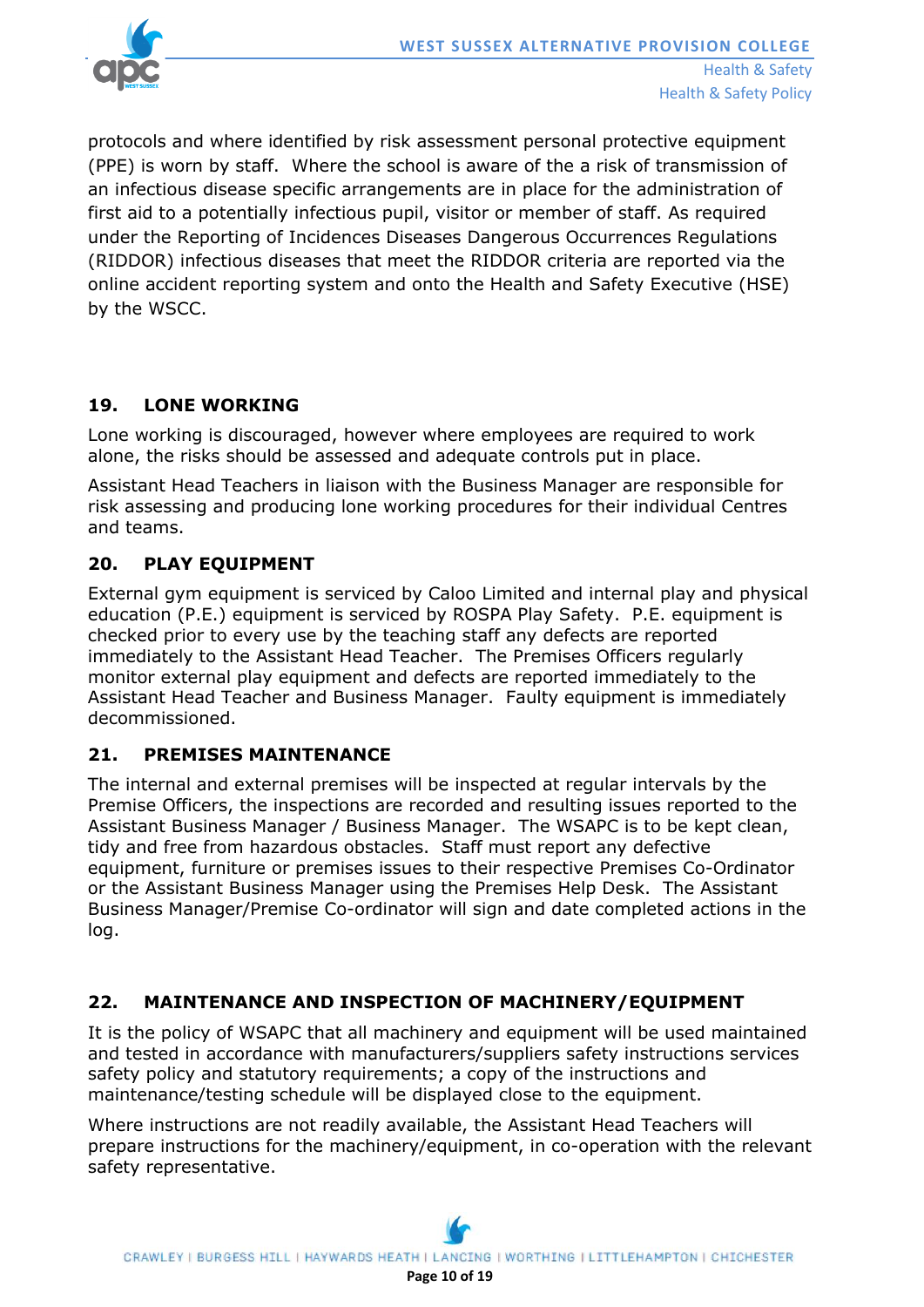

No equipment or machinery is to be used unless it holds the relevant safety certificate or has undergone the appropriate safety tests. If there is any doubt about the safety of the equipment it will not be used.

No maintenance will be carried out on equipment except by competent persons using a safe system of work.

Safety training of all staff will begin with induction training given by the relevant designated officer and followed by on-the-job supervision/training and any external safety courses as may be appropriate.

## **23. MOVING AND HANDLING OF CUSTOMERS AND THE MANUAL HANDLING OF INANIMATE LOADS**

Manual handling is defined as the transporting or supporting of a load (including the lifting, putting down, pushing, pulling, carrying or moving thereof) by hand or bodily force. Consequently, the Manual Handling Operations Regulations apply to a wide range of operations; in this context it applies to both the moving of inanimate loads (manual handling) and the moving and handling of children where they are unable to do this unaided (moving and handling).

Where manual handling or moving and handling tasks are undertaken, The Governing Body in consultation with the Head Teacher will designate suitably competent staff to undertake risk assessments of the activities, and ensure staff working in these areas receive the necessary training and instruction.

The Assistant Head Teacher is responsible for developing and reviewing moving and manual handling risk assessment at their respective Centre, reporting to the Business Manager any concerns.

# **24. NEW AND EXPECTANT MOTHERS**

Any staff member who becomes pregnant is to inform the Head Teacher of this and an appropriate risk assessment is to be undertaken following the guidance contained within the Health and Safety A-Z on the WSSFS. The WSAPC recognises the changing nature of pregnancy and will regularly review risk assessments to ensure that working at the college will not pose any risk to their health and safety and that of their unborn child.

## **25. OFF SITE ACTIVITIES**

The schools Educational Visit Co-ordinator (EVC) for each Centre is as per Appendix B. All off site activities are risk assessed using the WSCC system. The WSAPC systems are audited by WSCC Outdoor Education Advisor.

## **26. OIL**

The WSAPC uses oil fired heating. The oil is stored in accordance with regulations and the oil tank is regularly inspected by the Premise Officers and is serviced and maintained by Ennerveo.

## **27. RISK ASSESSMENTS**

Risk assessments are a legal requirement under health and safety law and the Head Teacher will assess all risks arising out of the curriculum and associated work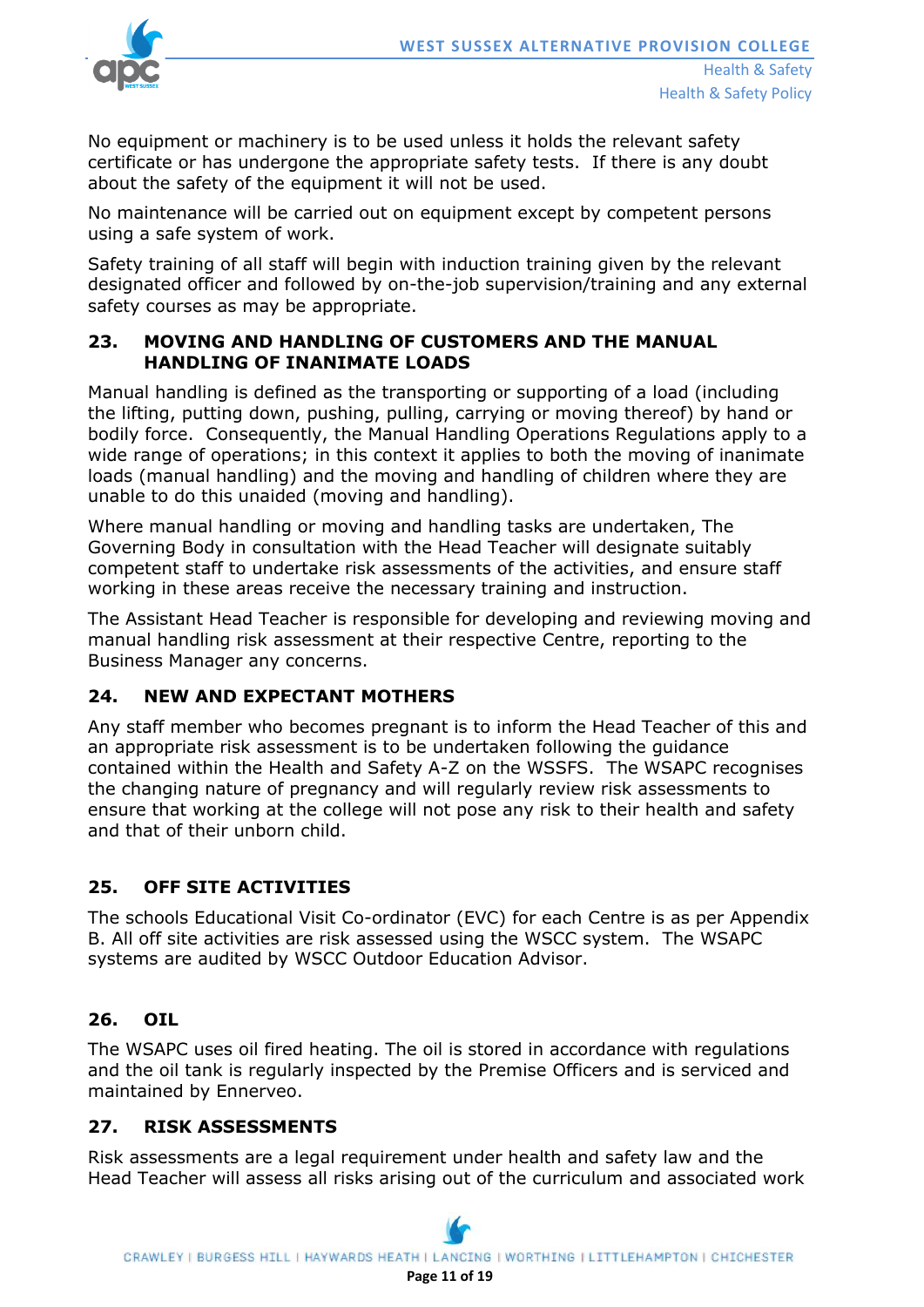

which the WSAPC undertakes. In accordance with corporate guidance, risk assessments will be recorded in writing and reviewed annually or following a significant accident and or incident.

# **28. STAFF WELFARE/STRESS**

The Governing Body considers staff welfare of paramount importance, and seeks to promote a work/life balance amongst their staff. The Head Teacher is constantly monitoring staff workload and every effort is made to make effective changes if staff are experiencing stress either at home or work. The WSAPC also utilizes the services of Health Asusred and Occupational Health.

The WSAPC recognises that staff are more likely to flourish in a healthy environment and takes a whole college approach to creating a positive working environment that puts the wellbeing and effectiveness of staff right at the heart of the college.

It is the responsibility of each employee to keep their line manager informed of any health related issues that may impact on performance or colleagues.

It is the responsibility of Assistant Head Teachers or the SENCO to ascertain the health status of pupils at interview and to ensure that relevant information is made available to key personnel, i.e. allergies, asthma, ADHD, epilepsy, diabetes etc.

Individual risk assessments will be carried out where health needs are indicated and necessary steps will be taken to ensure the safety of all WSAPC members.

## **29. TRAINING**

The WSAPC ensures that all staff are provided with adequate information, instruction and training to perform their roles. Training requirements are discussed during induction, professional development reviews, one to one supervision and mandatory training via the whole school CPD programme. Records are kept and reviewed by the Business Manager.

## **30. TRANSPORT**

The WSAPC's college vehicles are checked daily by the designated drivers and records are kept. It is maintained and serviced in accordance with the law and records kept. Only staff that have completed MIDAS training are permitted to drive the mini bus and made aware of the Driving Policy. Please refer to the Driving Policy for restrictions and training requirements. Procedures are in place in the event of an emergency involving the minibus which are regularly reviewed, updated and communicated to staff.

# **31. WATER QUALITY**

The Premise Officers are responsible for monitoring and recording water temperatures at the WSAPC to ensure water quality is maintained. A bi-annual water quality risk assessment is produced and reviewed by 3C Environmental.

# **32. WORKING AT HEIGHT**

Teaching staff are not permitted to work at height to put up displays. Appendix B lists those personnel who have received certificates in ladder training and will erect displays on behalf of teaching staff. Ladders, step stools and other access equipment are kept on a ladder register and regularly inspected and maintained.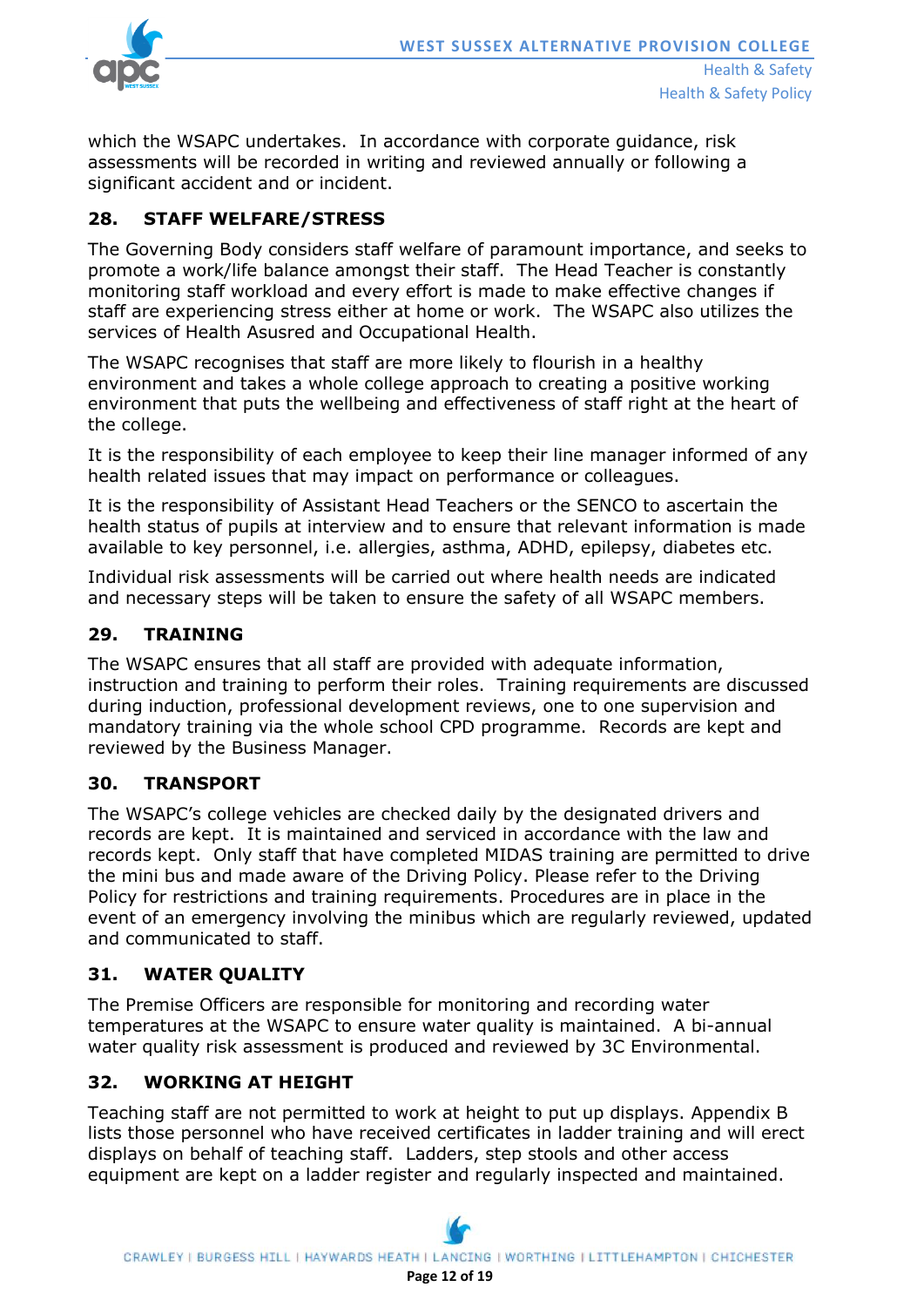

Health & Safety Policy

# **33. SECURITY**

All visitors to WSAPC shall be directed to the reception area for respective locations. Staff receiving visitors shall ensure that visitors are signed in and informed of the child protection / Safeguarding and emergency procedures. All visitors will either be accompanied or shall wear a visitor badge. Staff are required to challenge those visitors who are not accompanied or wearing a visitor badge.

The Assistant Head Teachers will ensure that on a termly basis, pupils are reminded that should they see a non-member of staff at their Centre, who is not accompanied or wearing a visitor badge, that they should inform a member of staff.

Parents/carers will be contacted should a pupil's absence not have been preindicated, and there has been no contact from the parent/carer within 1 hour of the child's programme commencement for the day.

## **34. MONITORING, AUDIT AND REVIEW**

The Governing Body will be represented at the Health & Safety Committee meetings and shall receive termly reports. Governors will ensure regular inspection and monitoring of premises. Regular review of procedure shall be undertaken by the Governing Body, SLT and Assistant Head Teachers in the light of operational practice, new laws and new policy/directives of the Local Authority. The operational practice and procedure shall be constantly monitored by the head/local safety officer. The Governing Body in consultation with the SLT shall prepare an annual action plan to address deficiencies in health and safety arising from the Co-Head Teachers' annual report and/or monitoring reports.

Health and safety practice within the WSAPC will be actively monitored on a daily basis by all staff and concerns reported to the Health & Safety Representative/Premises Team for their respective Centre.

In addition to the above the Business Manager/Premises officers/Manager will undertake routine inspections whilst opening the college Centre each morning to ensure that communal areas are free from hazards, obstructions and defects. They will regularly inspect the building and address maintenance issues/defects in an appropriate manner to keep the Centre environmentally safe, reporting concerns to the Business Manager and/or the Assistant Head Teacher.

| H & S Executive                          | http://www.hse.gov.uk/services/education/index.htm/                                       |
|------------------------------------------|-------------------------------------------------------------------------------------------|
| H & S for School Children<br>(DfE):      | https://www.gov.uk/health-safety-school-children                                          |
| H & S in Schools (DfE)                   | https://www.gov.uk/government/collections/health-<br>and-safety-in-schools                |
| Safety in Schools &<br>Colleges (ROSPA): | https://www.rospa.com/School-College-<br>Safety/SchoolSafe                                |
| ATI                                      | http://www.atl.org.uk/health-and-safety/legal-<br>framework/health-safety-legislation.asp |

# **35. USEFUL LINKS**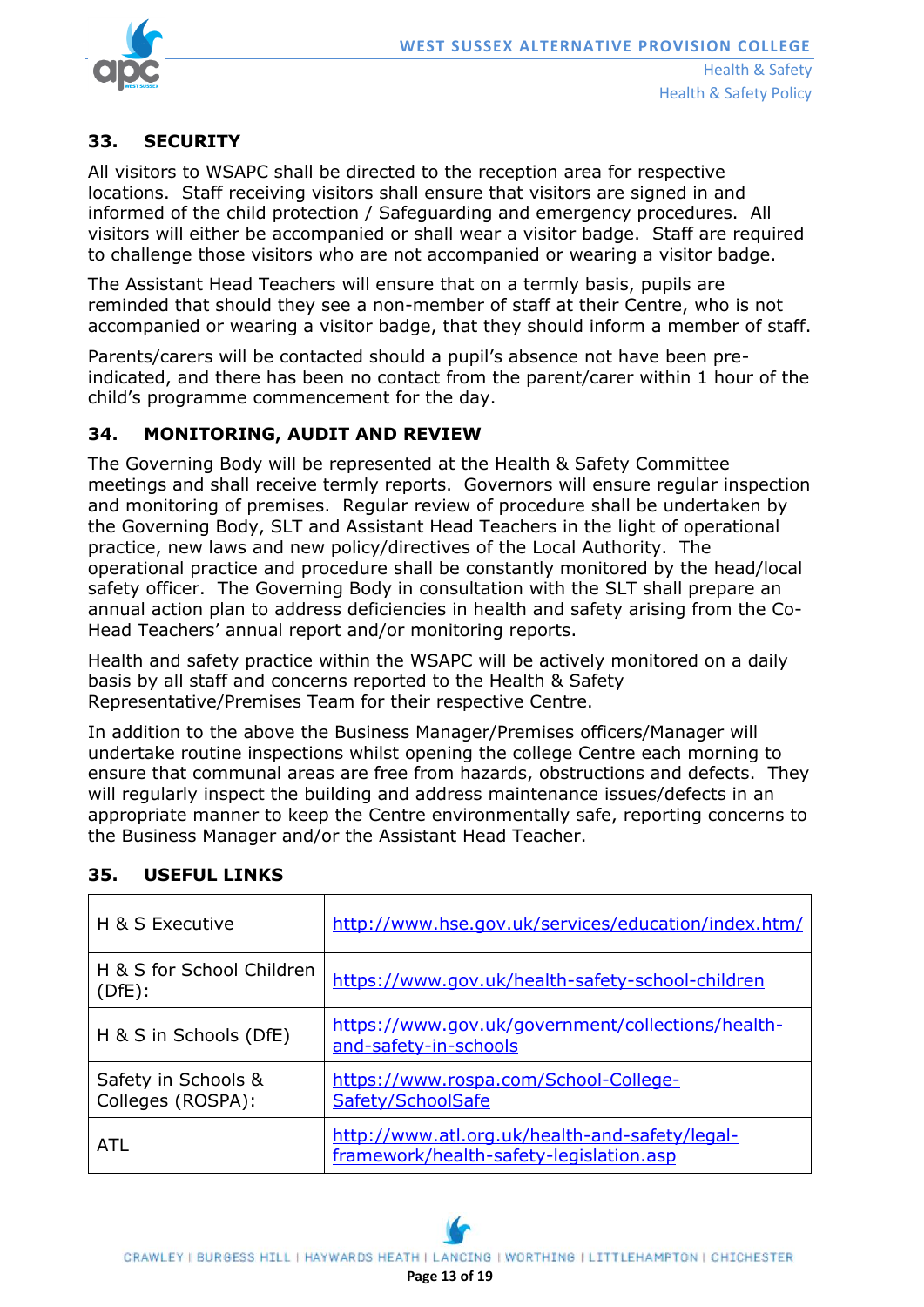

Health & Safety Policy

|                             | January 2015 (Updated Sept 16 /  |
|-----------------------------|----------------------------------|
| <b>CREATED</b>              | Mar 17 / Sept 17 / Sept 18 / Nov |
|                             | 19)                              |
| APPROVED BY H & S COMMITTEE | June 2016                        |
| ADOPTED BY THE GB:          | September 2016                   |
| <b>CIRCULATED TO STAFF:</b> | $09/2015 - 06/2016 - 09/2017 -$  |
|                             | 09/18 Nov 19 Feb 22              |
| <b>REVIEW DATE:</b>         | February 2022                    |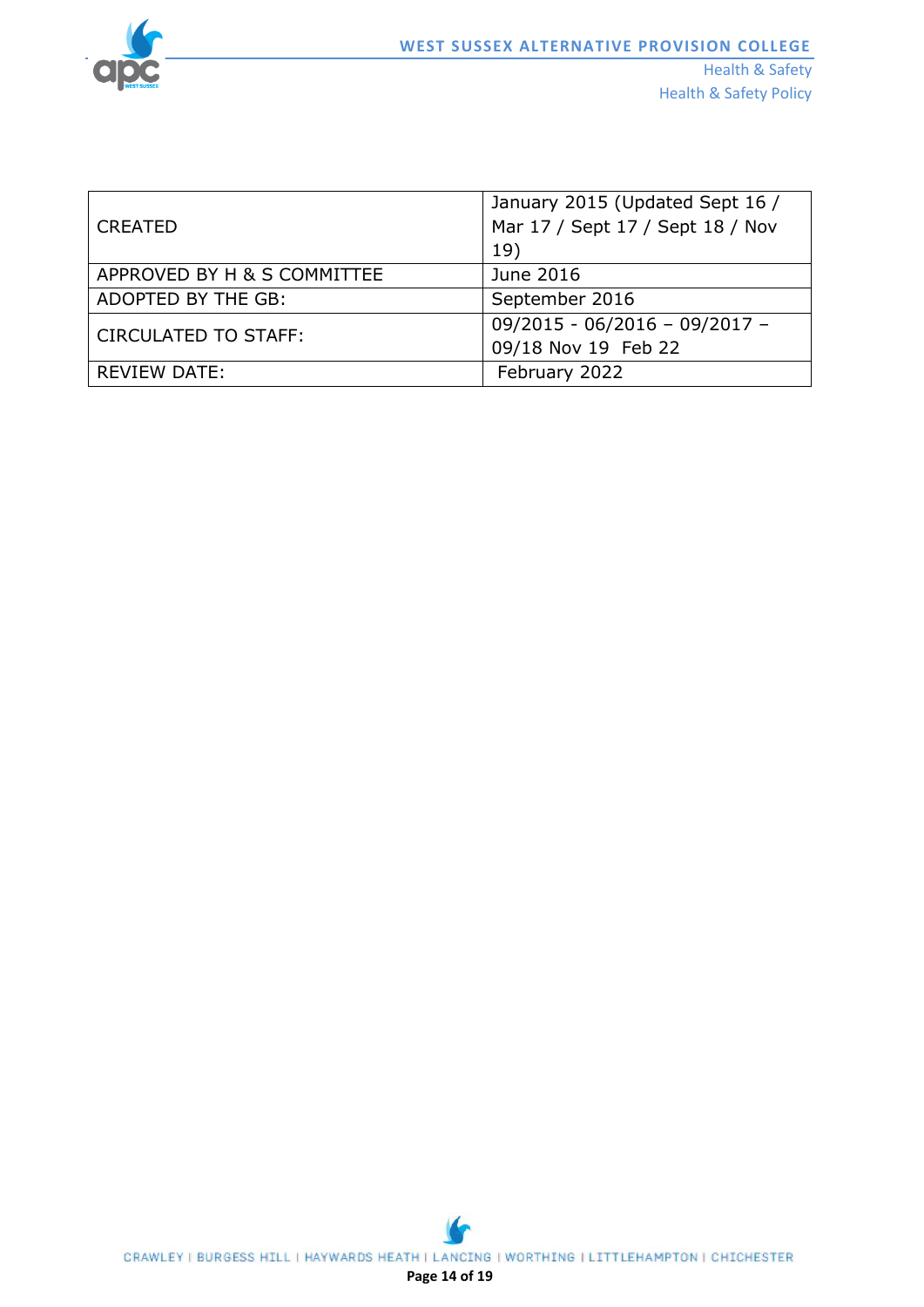

# **APPENDIX A - Health & Safety Committee Members**

| <b>NAME</b>                | <b>ROLE</b>                      | <b>CENTRE REPRESENTATIVE</b>      | <b>CONTACT DETAILS</b>                              |
|----------------------------|----------------------------------|-----------------------------------|-----------------------------------------------------|
| <b>Doug Thomas</b>         | <b>Head Teacher</b>              | <b>ALL</b>                        | dthomas@wsgfl.org.uk<br>Tel: 07506 548280           |
| <b>Samantha</b><br>Channon | <b>Business Manager</b>          | <b>ALL</b>                        | schannon@wsgfl.org.uk<br>Tel: 01444 232771          |
| <b>Lisa Stevens</b>        | IT                               | <b>ALL</b>                        | Lstevens16@wsgfl.org.uk<br>Tel: 07923 260318        |
| <b>Clare Griffin</b>       | <b>Assistant Business Manger</b> | <b>ALL</b>                        | cgriffin@wsgfl.org.uk<br>Tel: 07506 755284          |
|                            |                                  |                                   |                                                     |
| <b>Bob Smytherman</b>      | <b>Governor - Chair</b>          | <b>ALL</b>                        | Irydon@wsapc.co.uk<br><b>Clerk to the Governors</b> |
| <b>Fi Young</b>            | Governor                         | <b>ALL</b>                        | Irydon@wsapc.co.uk<br><b>Clerk to the Governors</b> |
| <b>Sue McMeeking</b>       | <b>Teacher</b>                   | <b>Burgess Hill</b>               | smcmeeking@wsapc.co.uk<br>01444 232771              |
| <b>Louise Johnston</b>     | <b>Teacher</b>                   | <b>Chalkhill Education Centre</b> | ljohnston@wsapc.co.uk<br>01444 441805               |
| <b>Jody Bray</b>           | <b>Teacher</b>                   | <b>Crawley</b>                    | jbray@wsapc.co.uk<br>01293883209                    |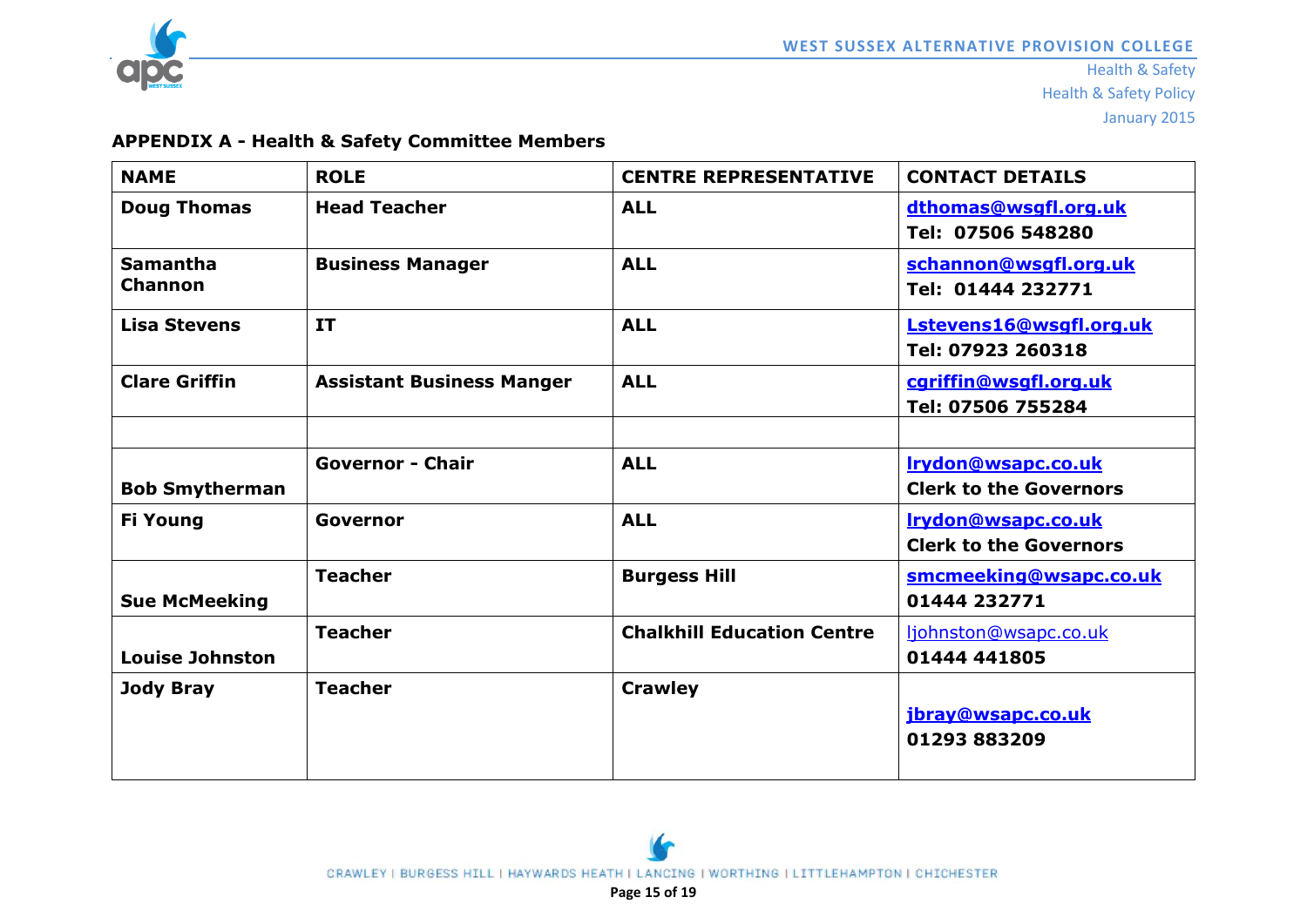

Health & Safety

Health & Safety Policy

January 2015

| <b>Maggie Hutchings</b> | <b>Teacher</b>            | <b>Chichester</b>                | mhutchings@wsapc.co.uk<br>01243 642872 |
|-------------------------|---------------------------|----------------------------------|----------------------------------------|
| <b>Martin Playle</b>    | <b>Teacher</b>            | Lancing                          | mplayle@wsapc.co.uk<br>01903 270460    |
| <b>Katherine Lock</b>   | <b>HLTA</b>               | Littlehampton                    | klock@wsapc.co.uk<br>01903 278210      |
| <b>Tanya Perrett</b>    | <b>TA</b>                 | <b>Inclusion</b>                 | tperrett@wsapc.co.uk                   |
| <b>David Fryett</b>     | <b>Teacher</b>            | <b>Blended Learning</b>          | dfryett@wsgfl.org.uk                   |
| <b>Duncan Hipkins</b>   | <b>Attendance Officer</b> | <b>Attendance &amp; Outreach</b> | dhipkins@wsapc.co.uk                   |

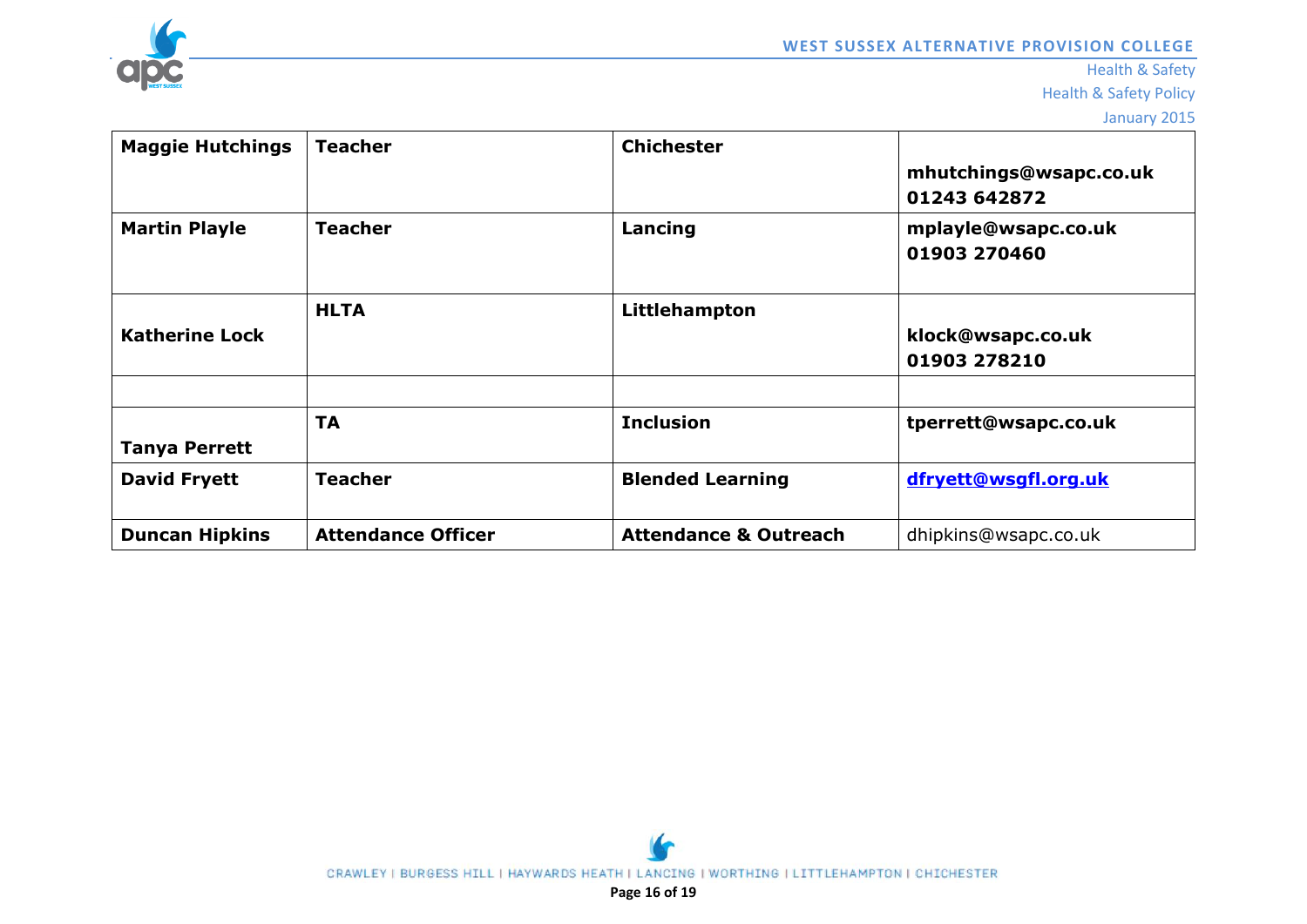# **APPENDIX B – Safety Lists**

## **SUBJECT RESPONSIBILITY:**

| <b>NAME</b>                                              | <b>SUBJECT</b>           | <b>CENTRE</b>       |
|----------------------------------------------------------|--------------------------|---------------------|
| Rob Love                                                 | Physical Education (EVC) | Littlehampton       |
| Derrick Foster                                           | Physical Education (EVC) | <b>Burgess Hill</b> |
|                                                          |                          |                     |
| Kirsty Willett                                           | Physical Education (EVC) | Lancing             |
| Alex Jones                                               | Physical Education (EVC) | Crawley             |
| James West                                               | Physical Education (EVC) | Inclusion           |
| Beth Wood                                                | Design and Technology    | Whole School        |
| Sue McMeeking                                            | Science                  | Whole School        |
|                                                          | Drama and Theatre Arts   | N/a                 |
| Clarissa Varza, Penny Cox, Kerry Hood                    | Food Safety              | Lancing             |
| Anna Vallone, Agata Piotrowska, Carol<br><b>Matthews</b> | Food Safety              | <b>Burgess Hill</b> |
| Mary Charlwood, Tanya Parkins, Tanya<br>Perrett          | Food Safety              | Crawley             |
|                                                          |                          |                     |
| Katherine Lock/Tracey Hallett                            | Food Safety              | Littlehampton       |
| Sue Daniels                                              | Food Safety              | Chalkhill           |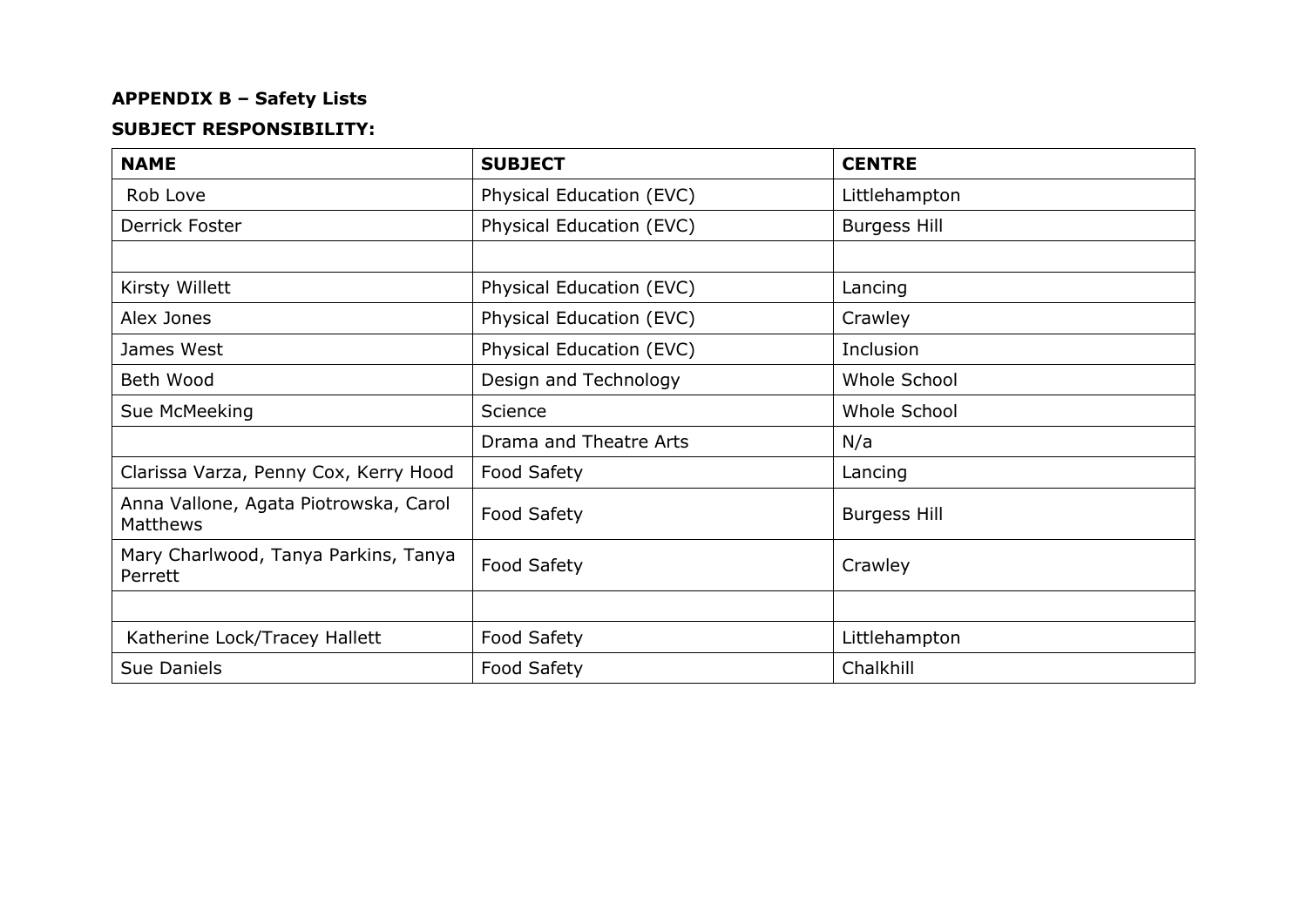

Health & Safety Health & Safety Policy January 2015

#### **FIRST AID LEADERS:**

| <b>NAME</b>               | <b>CENTRE</b>       |
|---------------------------|---------------------|
| Anna Vallone, Jack Newton | <b>Burgess Hill</b> |
| Jackie Clack              | Chalkhill           |
| Teresa Lavender           | Crawley             |
| Kerry Hood                | Lancing             |
| Katherine Lock            | Littlehampton       |
| Maggie Hutchings          | Chichester          |
|                           |                     |

## **LADDER TRAINED:**

| <b>NAME</b>       | <b>CENTRE</b>              |
|-------------------|----------------------------|
| <b>Rob Minter</b> | Lancing                    |
| Jason Bailey      | Crawley                    |
| Mike Monk         | <b>Burgess Hill</b>        |
| Paul Ground       | Chichester / Littlehampton |

**Page 18 of 19**